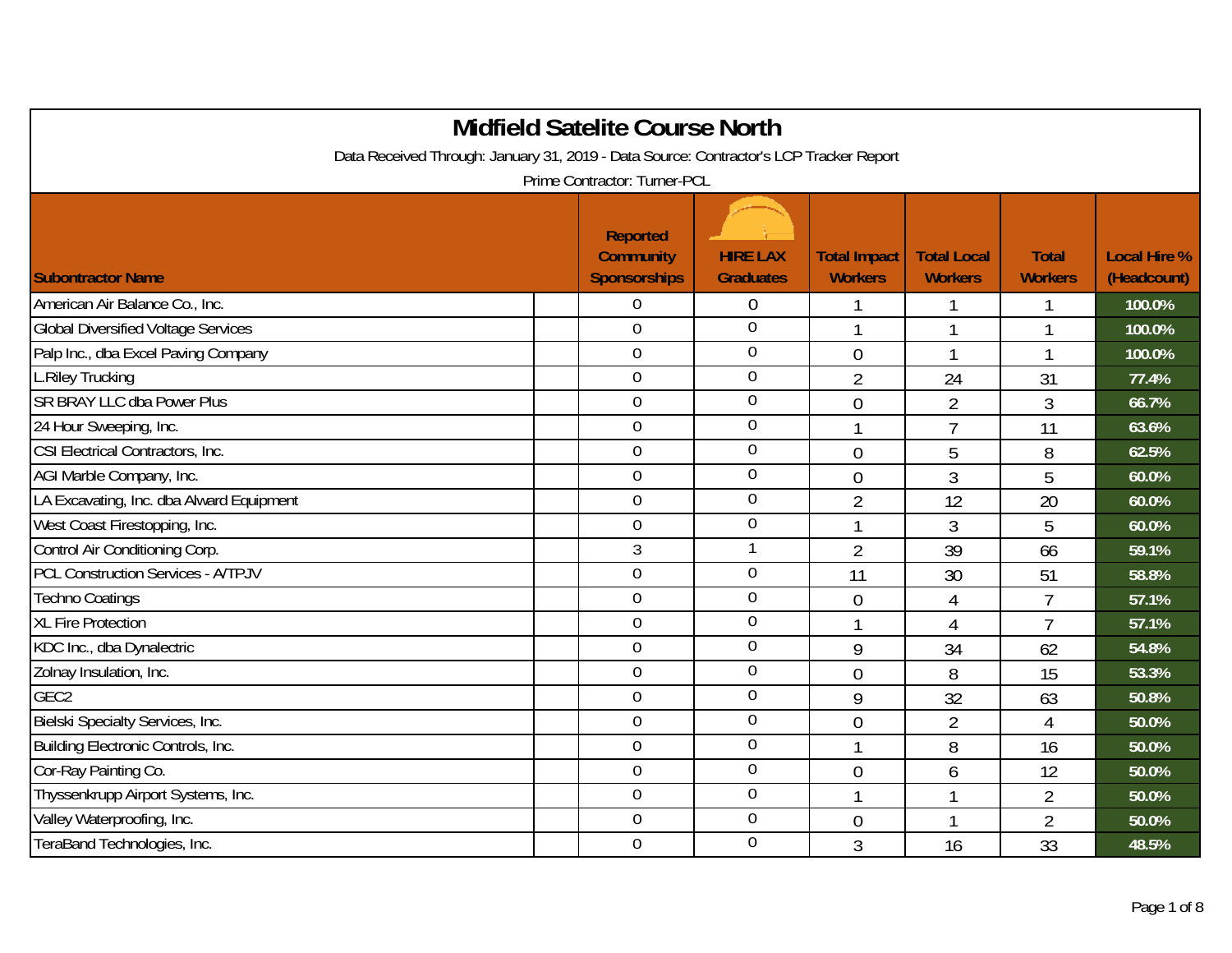| <b>Midfield Satelite Course North</b><br>Data Received Through: January 31, 2019 - Data Source: Contractor's LCP Tracker Report<br>Prime Contractor: Turner-PCL |            |                                                            |                                     |                                       |                                      |                                |                                    |  |  |
|-----------------------------------------------------------------------------------------------------------------------------------------------------------------|------------|------------------------------------------------------------|-------------------------------------|---------------------------------------|--------------------------------------|--------------------------------|------------------------------------|--|--|
| <b>Subontractor Name</b>                                                                                                                                        |            | <b>Reported</b><br><b>Community</b><br><b>Sponsorships</b> | <b>HIRE LAX</b><br><b>Graduates</b> | <b>Total Impact</b><br><b>Workers</b> | <b>Total Local</b><br><b>Workers</b> | <b>Total</b><br><b>Workers</b> | <b>Local Hire %</b><br>(Headcount) |  |  |
| ISEC, Inc.                                                                                                                                                      |            | $\overline{0}$                                             | $\overline{0}$                      |                                       | 29                                   | 60                             | 48.3%                              |  |  |
| <b>Glow Electric</b>                                                                                                                                            |            | $\overline{0}$                                             | $\mathbf 0$                         | $\overline{3}$                        | 6                                    | 13                             | 46.2%                              |  |  |
| Environmental Construction Group, Inc.                                                                                                                          |            | $\mathbf 0$                                                | $\mathbf 0$                         | $\mathbf 1$                           | 11                                   | 24                             | 45.8%                              |  |  |
| Alameda Construction Services, Inc.                                                                                                                             | <b>NEW</b> | $\mathbf 0$                                                | $\overline{0}$                      | $\mathbf{1}$                          | 4                                    | 9                              | 44.4%                              |  |  |
| California Earth Transport, Inc.                                                                                                                                |            | $\mathbf 0$                                                | $\mathbf 0$                         | 13                                    | 67                                   | 151                            | 44.4%                              |  |  |
| <b>Top End Constructors</b>                                                                                                                                     |            | $\mathbf 0$                                                | $\overline{0}$                      | $\overline{0}$                        | $\overline{7}$                       | 16                             | 43.8%                              |  |  |
| Courtney Inc.                                                                                                                                                   |            | $\mathbf 0$                                                | $\mathbf 0$                         | $\overline{0}$                        | 3                                    | $\overline{7}$                 | 42.9%                              |  |  |
| Helix Electric, Inc.                                                                                                                                            |            | $\mathbf{1}$                                               | 1                                   | 12                                    | 63                                   | 148                            | 42.6%                              |  |  |
| Safe Scaffolding                                                                                                                                                |            | $\mathbf 0$                                                | $\mathbf 0$                         | 3                                     | 8                                    | 19                             | 42.1%                              |  |  |
| Direct AV                                                                                                                                                       |            | $\boldsymbol{0}$                                           | $\boldsymbol{0}$                    | $\overline{2}$                        | 5                                    | 12                             | 41.7%                              |  |  |
| Infinity Drywall Contracting, Inc.                                                                                                                              |            | $\mathbf{1}$                                               | 1                                   | $\overline{0}$                        | 5                                    | 12                             | 41.7%                              |  |  |
| <b>SE Pipeline Construction</b>                                                                                                                                 |            | $\mathbf 0$                                                | $\mathbf 0$                         | 1                                     | $\overline{7}$                       | 17                             | 41.2%                              |  |  |
| <b>Comet Electric</b>                                                                                                                                           |            | $\mathbf 0$                                                | $\overline{0}$                      | -1                                    | 15                                   | 37                             | 40.5%                              |  |  |
| <b>Taft Electric Company</b>                                                                                                                                    |            | $\overline{0}$                                             | $\overline{0}$                      | $\overline{7}$                        | 15                                   | 37                             | 40.5%                              |  |  |
| Conti Corporation                                                                                                                                               |            | $\mathbf 0$                                                | $\mathbf 0$                         | $\overline{0}$                        | 6                                    | 15                             | 40.0%                              |  |  |
| Murrco Construction, Inc.                                                                                                                                       |            | $\overline{2}$                                             | $\boldsymbol{0}$                    | 3                                     | 16                                   | 40                             | 40.0%                              |  |  |
| <b>PCL Construction B- Tunnel/Concrete</b>                                                                                                                      |            | $\overline{13}$                                            | $\overline{4}$                      | 3                                     | 10                                   | 25                             | 40.0%                              |  |  |
| Steve Bubalo Construction Co.                                                                                                                                   |            | $\overline{2}$                                             | $\overline{0}$                      | 5                                     | 13                                   | 34                             | 38.2%                              |  |  |
| <b>Farwest Insulation Contracting</b>                                                                                                                           |            | $\mathbf 0$                                                | $\overline{0}$                      | $\overline{2}$                        | $\mathfrak{Z}$                       | 8                              | 37.5%                              |  |  |
| Alert Insulation Co., Inc.                                                                                                                                      |            | $\overline{0}$                                             | $\overline{0}$                      | 1                                     | $\overline{7}$                       | 19                             | 36.8%                              |  |  |
| San-Mar Construction Co., Inc.                                                                                                                                  |            | $\mathfrak{Z}$                                             | $\boldsymbol{0}$                    | 3                                     | 32                                   | 87                             | 36.8%                              |  |  |
| Blue Iron Foundations & Shoring LLC                                                                                                                             |            | $\boldsymbol{0}$                                           | $\mathbf 0$                         | $\overline{2}$                        | $\overline{4}$                       | 11                             | 36.4%                              |  |  |
| Coast Insulation Contractor, Inc. dba Coast Building Products                                                                                                   |            | $\overline{0}$                                             | $\overline{0}$                      | $\overline{0}$                        | 4                                    | 11                             | 36.4%                              |  |  |
| R&R Masonry, Inc.                                                                                                                                               |            | $\mathbf 0$                                                | $\boldsymbol{0}$                    | 1                                     | 9                                    | 25                             | 36.0%                              |  |  |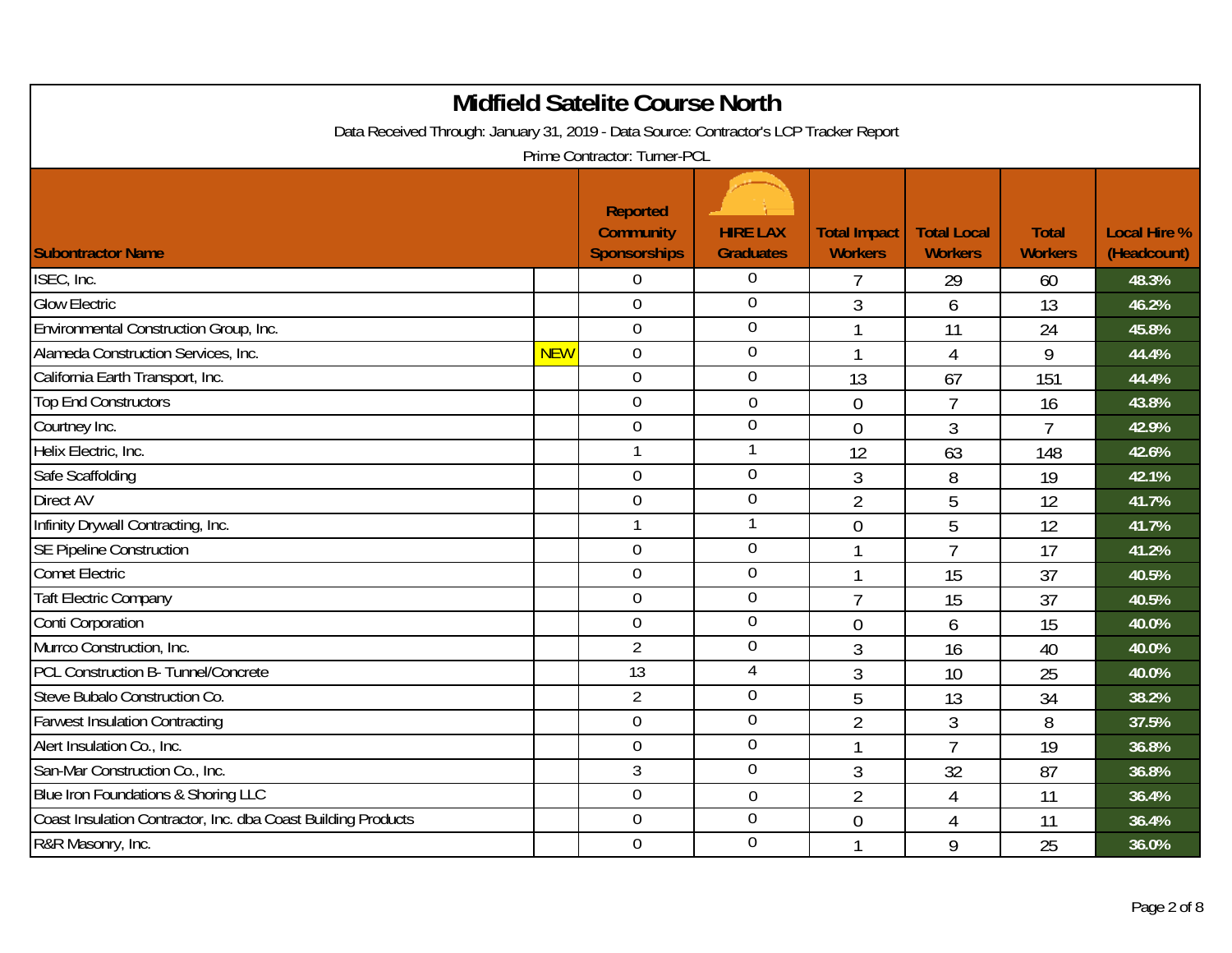| <b>Midfield Satelite Course North</b><br>Data Received Through: January 31, 2019 - Data Source: Contractor's LCP Tracker Report |  |                                                                                            |                                     |                                       |                                      |                                |                                    |  |  |
|---------------------------------------------------------------------------------------------------------------------------------|--|--------------------------------------------------------------------------------------------|-------------------------------------|---------------------------------------|--------------------------------------|--------------------------------|------------------------------------|--|--|
| <b>Subontractor Name</b>                                                                                                        |  | Prime Contractor: Turner-PCL<br><b>Reported</b><br><b>Community</b><br><b>Sponsorships</b> | <b>HIRE LAX</b><br><b>Graduates</b> | <b>Total Impact</b><br><b>Workers</b> | <b>Total Local</b><br><b>Workers</b> | <b>Total</b><br><b>Workers</b> | <b>Local Hire %</b><br>(Headcount) |  |  |
| <b>Tahlequah Steel</b>                                                                                                          |  | $\overline{0}$                                                                             | 0                                   | 5                                     | 18                                   | 50                             | 36.0%                              |  |  |
| Martinez Steel Corporation                                                                                                      |  | $\overline{0}$                                                                             | $\mathbf 0$                         | 1                                     | 25                                   | 70                             | 35.7%                              |  |  |
| Penhall Company                                                                                                                 |  | $\mathbf 0$                                                                                | $\boldsymbol{0}$                    | $\overline{2}$                        | 20                                   | 56                             | 35.7%                              |  |  |
| Vellutini Corp dba Royal Electric Company                                                                                       |  | $\mathbf 0$                                                                                | $\boldsymbol{0}$                    | $\mathbf 1$                           | 10                                   | 28                             | 35.7%                              |  |  |
| Cowelco                                                                                                                         |  | $\mathbf{1}$                                                                               | $\overline{0}$                      | $\overline{2}$                        | 8                                    | 23                             | 34.8%                              |  |  |
| Saddleback Waterproofing                                                                                                        |  | $\boldsymbol{0}$                                                                           | $\mathbf 0$                         | $\overline{2}$                        | 11                                   | 32                             | 34.4%                              |  |  |
| NorthStar Contracting Group, Inc.                                                                                               |  | $\mathbf 0$                                                                                | $\mathbf 0$                         | $\overline{0}$                        | 12                                   | 35                             | 34.3%                              |  |  |
| Anning-Johnson Company                                                                                                          |  | $\mathbf{1}$                                                                               | $\overline{0}$                      | 5                                     | 16                                   | 47                             | 34.0%                              |  |  |
| Martin Bros./Marcowall, Inc.                                                                                                    |  | $\mathbf 0$                                                                                | $\boldsymbol{0}$                    | $\overline{1}$                        | $\overline{2}$                       | 6                              | 33.3%                              |  |  |
| Nold's Equipment                                                                                                                |  | $\boldsymbol{0}$                                                                           | $\mathbf 0$                         | $\mathbf 1$                           | 1                                    | 3                              | 33.3%                              |  |  |
| Northwest Excavating, Inc.                                                                                                      |  | $\overline{0}$                                                                             | $\overline{0}$                      | $\overline{0}$                        | 1                                    | 3                              | 33.3%                              |  |  |
| Premier Tile & Marble                                                                                                           |  | $\mathbf 0$                                                                                | $\mathbf 0$                         | $\mathbf{1}$                          | $\overline{7}$                       | 21                             | 33.3%                              |  |  |
| Silverado Tile and Stone, Inc.                                                                                                  |  | $\mathbf 0$                                                                                | $\overline{0}$                      | $\overline{0}$                        | $\overline{2}$                       | 6                              | 33.3%                              |  |  |
| South Coast Specialty Construction                                                                                              |  | $\overline{0}$                                                                             | $\overline{0}$                      | $\overline{0}$                        | 3                                    | 9                              | 33.3%                              |  |  |
| Upland Contracting, Inc.                                                                                                        |  | $\boldsymbol{0}$                                                                           | $\boldsymbol{0}$                    | $\overline{0}$                        | $\overline{2}$                       | 6                              | 33.3%                              |  |  |
| Best Contracting Services, Inc.                                                                                                 |  | $\boldsymbol{0}$                                                                           | $\mathbf 0$                         | 7                                     | 45                                   | 138                            | 32.6%                              |  |  |
| Bagatelos Glass Systems, Inc.                                                                                                   |  | $\mathfrak{Z}$                                                                             |                                     | 1                                     | 11                                   | 34                             | 32.4%                              |  |  |
| <b>Granite Construction Company</b>                                                                                             |  | $\overline{4}$                                                                             |                                     | 23                                    | 97                                   | 300                            | 32.3%                              |  |  |
| RJ&J Construction, Inc.                                                                                                         |  | $\mathbf 0$                                                                                | $\overline{0}$                      | 3                                     | 9                                    | 28                             | 32.1%                              |  |  |
| Gonsalves & Santucci dba Conco                                                                                                  |  | $\mathbf{0}$                                                                               | $\mathbf 0$                         | 14                                    | 102                                  | 318                            | 32.1%                              |  |  |
| <b>Concrete Coring Company</b>                                                                                                  |  | $\mathbf 0$                                                                                | $\mathbf 0$                         | 1                                     | $\overline{7}$                       | 22                             | 31.8%                              |  |  |
| Malcolm Drilling Co., Inc.                                                                                                      |  | $\boldsymbol{0}$                                                                           | $\boldsymbol{0}$                    | $\overline{4}$                        | 20                                   | 63                             | 31.7%                              |  |  |
| Crown Fence Co.                                                                                                                 |  | $\mathbf 0$                                                                                | $\overline{0}$                      | $\mathbf{1}$                          | 13                                   | 42                             | 31.0%                              |  |  |
| <b>Griffith Company</b>                                                                                                         |  | $\overline{2}$                                                                             | $\overline{0}$                      | 12                                    | 56                                   | 183                            | 30.6%                              |  |  |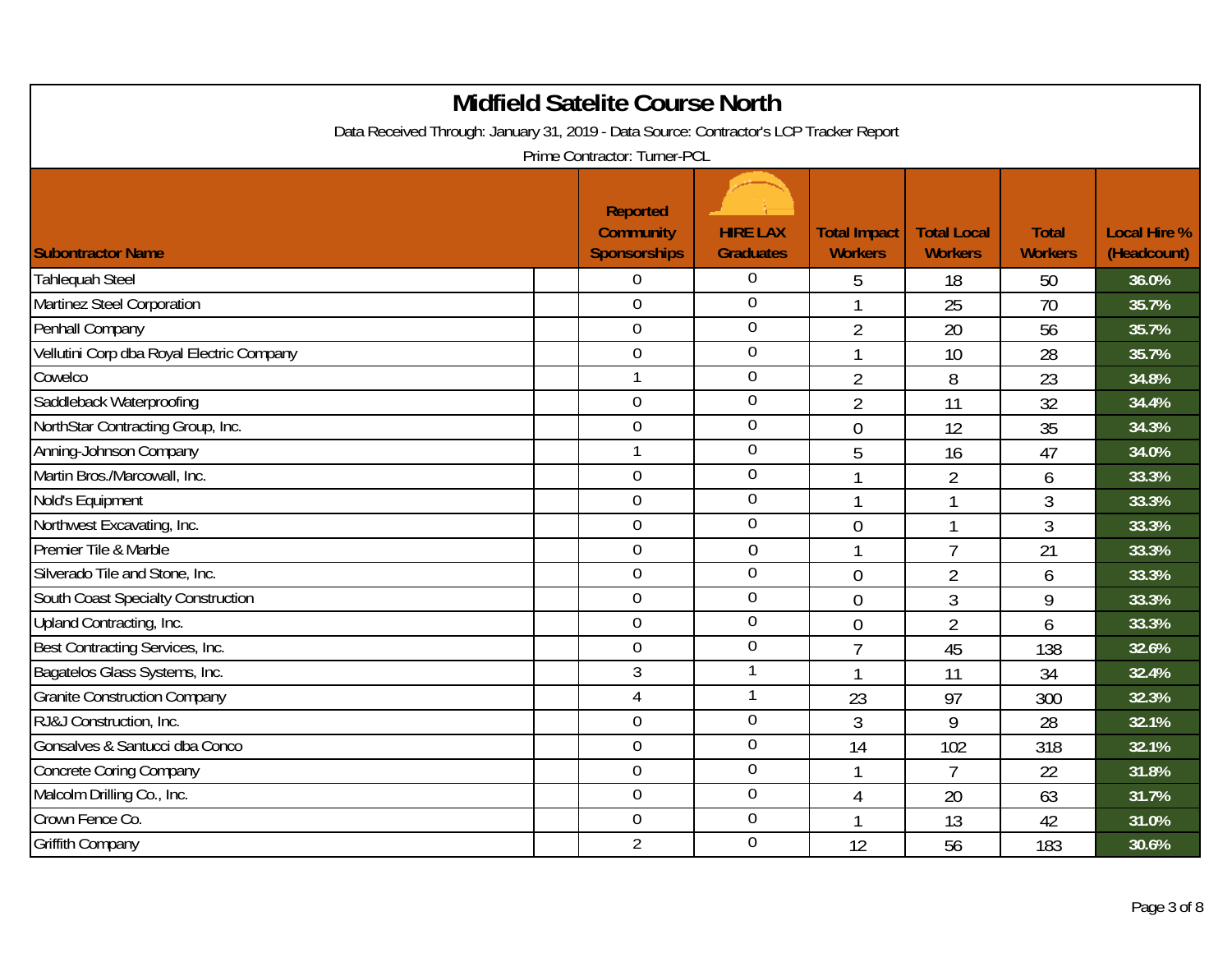| <b>Midfield Satelite Course North</b><br>Data Received Through: January 31, 2019 - Data Source: Contractor's LCP Tracker Report<br>Prime Contractor: Turner-PCL |                                                            |                                     |                                       |                                      |                                |                                    |  |  |  |
|-----------------------------------------------------------------------------------------------------------------------------------------------------------------|------------------------------------------------------------|-------------------------------------|---------------------------------------|--------------------------------------|--------------------------------|------------------------------------|--|--|--|
| <b>Subontractor Name</b>                                                                                                                                        | <b>Reported</b><br><b>Community</b><br><b>Sponsorships</b> | <b>HIRE LAX</b><br><b>Graduates</b> | <b>Total Impact</b><br><b>Workers</b> | <b>Total Local</b><br><b>Workers</b> | <b>Total</b><br><b>Workers</b> | <b>Local Hire %</b><br>(Headcount) |  |  |  |
| <b>Gerdau Reinforcing Steel</b>                                                                                                                                 | 4                                                          | 0                                   | 8                                     | 42                                   | 138                            | 30.4%                              |  |  |  |
| <b>Wolverine Fire Protection Co</b>                                                                                                                             | $\overline{4}$                                             | 4                                   | 6                                     | 10                                   | 33                             | 30.3%                              |  |  |  |
| Mike Zarp, Inc.                                                                                                                                                 | $\mathbf 0$                                                | $\overline{0}$                      | $\overline{3}$                        | 12                                   | 40                             | 30.0%                              |  |  |  |
| McGuire Contracting, Inc.                                                                                                                                       | $\overline{2}$                                             |                                     | 6                                     | 54                                   | 185                            | 29.2%                              |  |  |  |
| Borbon, Inc.                                                                                                                                                    | $\overline{0}$                                             | $\overline{0}$                      | 3                                     | 8                                    | 28                             | 28.6%                              |  |  |  |
| Machado & Sons Construction, Inc.                                                                                                                               | $\mathbf 0$                                                | $\boldsymbol{0}$                    | $\mathbf{1}$                          | $\overline{2}$                       | $\overline{7}$                 | 28.6%                              |  |  |  |
| Otis Elevator Company                                                                                                                                           | $\mathbf 0$                                                | $\overline{0}$                      | $\overline{4}$                        | 26                                   | 91                             | 28.6%                              |  |  |  |
| Pan-Pacific Mechanical                                                                                                                                          | $\overline{0}$                                             | $\overline{0}$                      | $\overline{0}$                        | 6                                    | 21                             | 28.6%                              |  |  |  |
| Allied Steel Co., Inc.                                                                                                                                          | $\overline{1}$                                             | 1                                   | $\overline{4}$                        | 18                                   | 64                             | 28.1%                              |  |  |  |
| Southwest Steel of California, Inc.                                                                                                                             | $\boldsymbol{0}$                                           | $\mathbf 0$                         | $\mathbf{1}$                          | 12                                   | 43                             | 27.9%                              |  |  |  |
| LNA Concrete Structures, Inc.                                                                                                                                   | $\overline{0}$                                             | $\overline{0}$                      | $\overline{2}$                        | 6                                    | 22                             | 27.3%                              |  |  |  |
| <b>NOR-CAL Pipeline Services</b>                                                                                                                                | $\mathbf 0$                                                | $\boldsymbol{0}$                    | $\overline{1}$                        | 11                                   | 41                             | 26.8%                              |  |  |  |
| McDonough Construction Rentals, Inc.                                                                                                                            | $\overline{0}$                                             | $\overline{0}$                      | $\overline{0}$                        | $\overline{4}$                       | 15                             | 26.7%                              |  |  |  |
| Muhlhauser Steel, Inc.                                                                                                                                          | $\overline{0}$                                             | $\mathbf 0$                         | $\overline{2}$                        | 11                                   | 42                             | 26.2%                              |  |  |  |
| Limbach Company LC                                                                                                                                              | $\boldsymbol{0}$                                           | $\boldsymbol{0}$                    | 5                                     | 27                                   | 105                            | 25.7%                              |  |  |  |
| Performance Contracting, Inc.                                                                                                                                   | $\overline{0}$                                             | $\overline{0}$                      | 17                                    | 52                                   | 203                            | 25.6%                              |  |  |  |
| <b>Shoring Engineers</b>                                                                                                                                        | $\overline{0}$                                             | $\overline{0}$                      | 3                                     | 34                                   | 133                            | 25.6%                              |  |  |  |
| A Power Sweeping, Inc.                                                                                                                                          | $\overline{0}$                                             | $\mathbf 0$                         | $\overline{0}$                        |                                      | 4                              | 25.0%                              |  |  |  |
| <b>Applied Engineering Concepts</b>                                                                                                                             | $\overline{0}$                                             | $\mathbf 0$                         | $\overline{0}$                        | $\overline{2}$                       | 8                              | 25.0%                              |  |  |  |
| <b>Brady Company</b>                                                                                                                                            | $\overline{0}$                                             | $\overline{0}$                      | $\mathbf{1}$                          | $\overline{7}$                       | 28                             | 25.0%                              |  |  |  |
| Karcher Insulation, Inc.                                                                                                                                        | $\mathbf 0$                                                | $\boldsymbol{0}$                    | $\mathbf{1}$                          |                                      | $\overline{4}$                 | 25.0%                              |  |  |  |
| Kellar Sweeping, Inc.                                                                                                                                           | $\boldsymbol{0}$                                           | $\boldsymbol{0}$                    | $\overline{0}$                        | 1                                    | $\overline{4}$                 | 25.0%                              |  |  |  |
| KM3N-B dba Terra-Petra                                                                                                                                          | $\overline{0}$                                             | $\overline{0}$                      | $\overline{0}$                        | 1                                    | $\overline{4}$                 | 25.0%                              |  |  |  |
| Merli Concrete Pumping                                                                                                                                          | $\overline{0}$                                             | $\mathbf 0$                         | $\theta$                              | 4                                    | 16                             | 25.0%                              |  |  |  |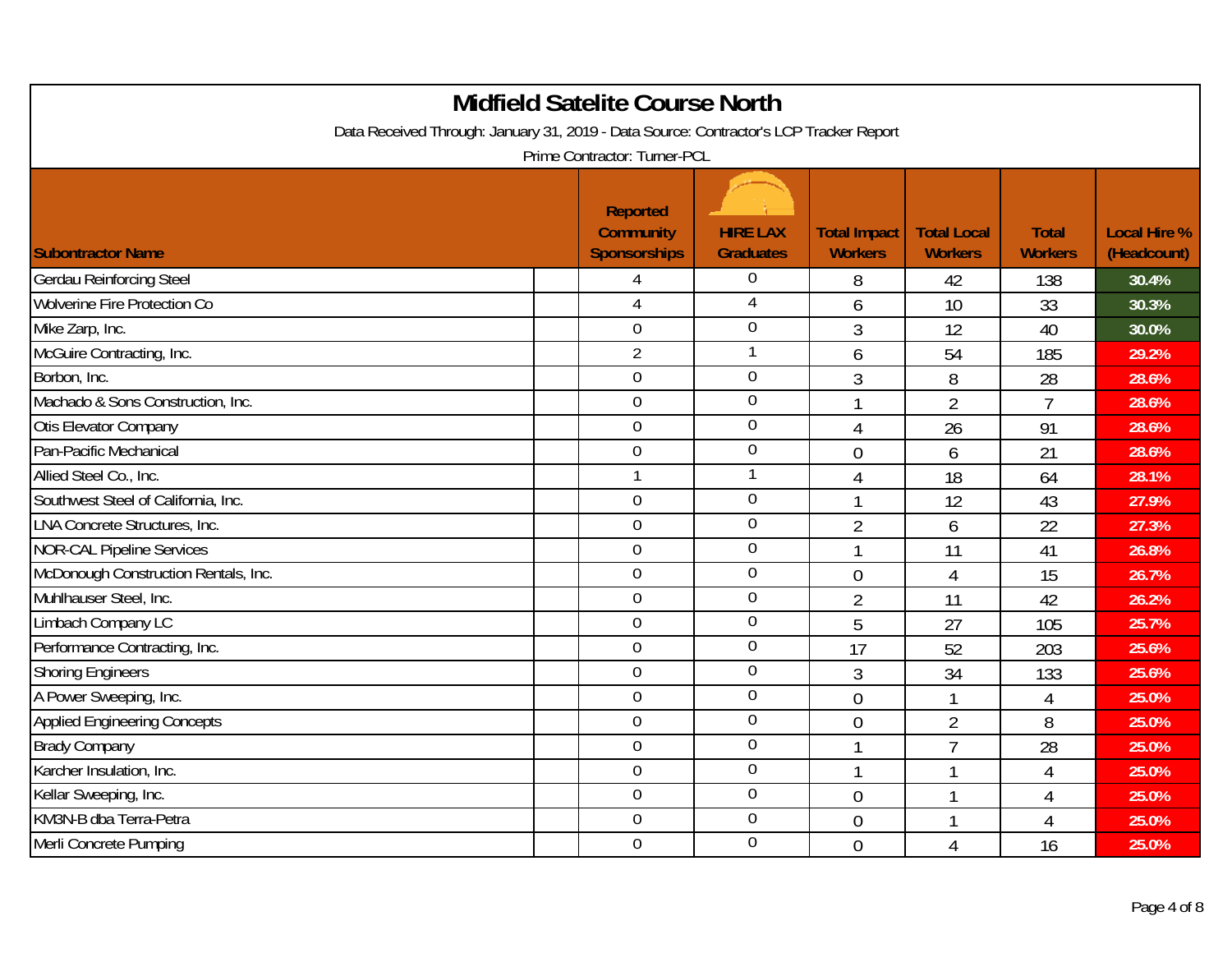| <b>Midfield Satelite Course North</b><br>Data Received Through: January 31, 2019 - Data Source: Contractor's LCP Tracker Report |  |                                                                                     |                                     |                                       |                                      |                                |                                    |  |  |
|---------------------------------------------------------------------------------------------------------------------------------|--|-------------------------------------------------------------------------------------|-------------------------------------|---------------------------------------|--------------------------------------|--------------------------------|------------------------------------|--|--|
| <b>Subontractor Name</b>                                                                                                        |  | Prime Contractor: Turner-PCL<br>Reported<br><b>Community</b><br><b>Sponsorships</b> | <b>HIRE LAX</b><br><b>Graduates</b> | <b>Total Impact</b><br><b>Workers</b> | <b>Total Local</b><br><b>Workers</b> | <b>Total</b><br><b>Workers</b> | <b>Local Hire %</b><br>(Headcount) |  |  |
| <b>PG Cutting Services</b>                                                                                                      |  |                                                                                     | 0                                   | 0                                     | 2                                    | 8                              | 25.0%                              |  |  |
| Throop Lightweight Fill, Inc.                                                                                                   |  | $\overline{0}$                                                                      | 0                                   | $\overline{0}$                        | 1                                    | $\overline{4}$                 | 25.0%                              |  |  |
| Bryton Engineering & Grading, Inc. dba Premiere                                                                                 |  | $\boldsymbol{0}$                                                                    | $\overline{0}$                      | -1                                    | 6                                    | 26                             | 23.1%                              |  |  |
| Conco Pumping, Inc.                                                                                                             |  | $\overline{4}$                                                                      | 1                                   | $\mathbf 1$                           | 6                                    | 26                             | 23.1%                              |  |  |
| <b>Schuff Steel</b>                                                                                                             |  | $\overline{4}$                                                                      | 1                                   | 9                                     | 45                                   | 195                            | 23.1%                              |  |  |
| Signature Flooring, Inc.                                                                                                        |  | $\mathbf 0$                                                                         | 0                                   | $\overline{0}$                        | 2                                    | 9                              | 22.2%                              |  |  |
| Commercial Scaffolding of CA, Inc.                                                                                              |  | $\overline{0}$                                                                      | 0                                   | $\overline{0}$                        | 4                                    | 19                             | 21.1%                              |  |  |
| <b>Austin Enterprise</b>                                                                                                        |  | $\mathbf 0$                                                                         | 0                                   | $\theta$                              | 5                                    | 24                             | 20.8%                              |  |  |
| Crown Corr, Inc.                                                                                                                |  | $\mathbf 0$                                                                         | 0                                   | $\mathbf 1$                           | 5                                    | 24                             | 20.8%                              |  |  |
| Bill Carr Surveys, Inc.                                                                                                         |  | $\mathbf 0$                                                                         | 0                                   | $\overline{0}$                        |                                      | 5                              | 20.0%                              |  |  |
| J.R. Construction                                                                                                               |  | $\mathbf 0$                                                                         | 0                                   | $\theta$                              | 1                                    | 5                              | 20.0%                              |  |  |
| Orange County Plastering Company                                                                                                |  | $\mathbf{1}$                                                                        | 1                                   | 5                                     | 9                                    | 45                             | 20.0%                              |  |  |
| TechCorr USA Management, LLC                                                                                                    |  | $\mathbf 0$                                                                         | 0                                   | $\overline{0}$                        |                                      | 5                              | 20.0%                              |  |  |
| W.A. Rasic Construction Company, Inc.                                                                                           |  | $\mathbf 0$                                                                         | 0                                   | $\theta$                              |                                      | 5                              | 20.0%                              |  |  |
| Blois Construction, Inc.                                                                                                        |  | $\overline{2}$                                                                      | 1                                   | $\mathbf{1}$                          | 9                                    | 48                             | 18.8%                              |  |  |
| Vertical Access, Inc.                                                                                                           |  | $\overline{0}$                                                                      | 0                                   | $\mathbf{1}$                          | 9                                    | 50                             | 18.0%                              |  |  |
| Bigge Crane and Rigging Co.                                                                                                     |  | $\mathbf 0$                                                                         | $\overline{0}$                      | $\overline{2}$                        | 3                                    | 17                             | 17.6%                              |  |  |
| Traffic Management, Inc.                                                                                                        |  | $\mathbf 0$                                                                         | 0                                   | $\overline{0}$                        | $\mathfrak{Z}$                       | 17                             | 17.6%                              |  |  |
| Karcher Interiors Systems, Inc.                                                                                                 |  | $\mathbf 0$                                                                         | 0                                   | $\mathbf{1}$                          | $\overline{2}$                       | 12                             | 16.7%                              |  |  |
| GeoDesign, Inc.                                                                                                                 |  | $\mathbf 0$                                                                         | 0                                   | $\mathbf{1}$                          | $\overline{2}$                       | 13                             | 15.4%                              |  |  |
| Martin Integrated                                                                                                               |  | $\mathbf 0$                                                                         | 0                                   | $\theta$                              | 5                                    | 35                             | 14.3%                              |  |  |
| RR Leonard Company                                                                                                              |  | $\mathbf 0$                                                                         | 0                                   | $\overline{0}$                        |                                      | $\overline{7}$                 | 14.3%                              |  |  |
| Sterndahl Enterprises, Inc.                                                                                                     |  | $\overline{0}$                                                                      | 0                                   | $\overline{2}$                        | 5                                    | 35                             | 14.3%                              |  |  |
| Ampco North, Inc.                                                                                                               |  | $\mathbf 0$                                                                         | 0                                   | $\overline{0}$                        |                                      | 8                              | 12.5%                              |  |  |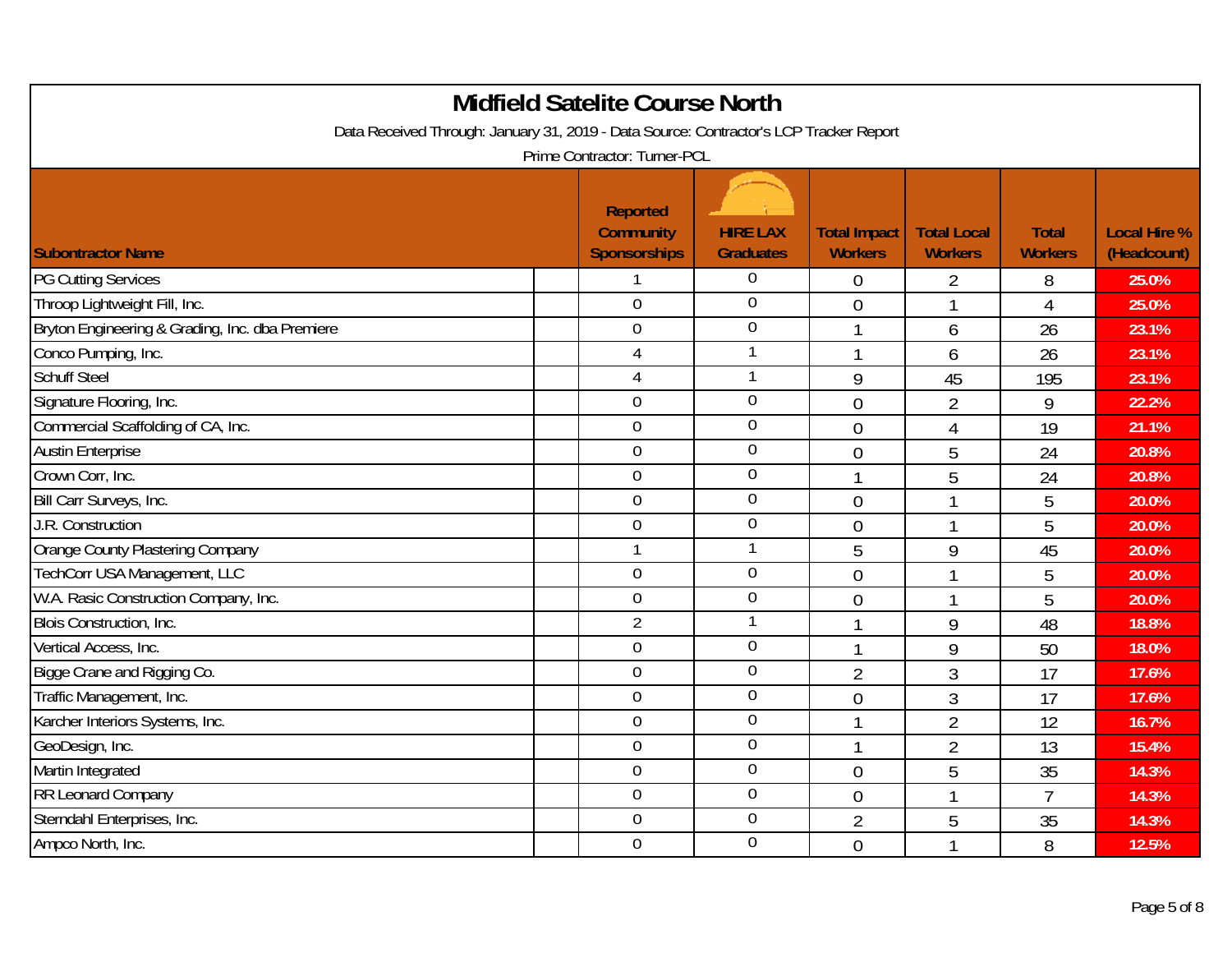| <b>Midfield Satelite Course North</b><br>Data Received Through: January 31, 2019 - Data Source: Contractor's LCP Tracker Report<br>Prime Contractor: Turner-PCL |            |                                                            |                                     |                                       |                                      |                                |                                    |  |  |
|-----------------------------------------------------------------------------------------------------------------------------------------------------------------|------------|------------------------------------------------------------|-------------------------------------|---------------------------------------|--------------------------------------|--------------------------------|------------------------------------|--|--|
| <b>Subontractor Name</b>                                                                                                                                        |            | <b>Reported</b><br><b>Community</b><br><b>Sponsorships</b> | <b>HIRE LAX</b><br><b>Graduates</b> | <b>Total Impact</b><br><b>Workers</b> | <b>Total Local</b><br><b>Workers</b> | <b>Total</b><br><b>Workers</b> | <b>Local Hire %</b><br>(Headcount) |  |  |
| Pfeiler & Associates Engineers, Inc.                                                                                                                            |            | 0                                                          | $\overline{0}$                      | $\theta$                              | 2                                    | 16                             | 12.5%                              |  |  |
| RJ Lalonde, Inc.                                                                                                                                                |            | $\overline{0}$                                             | $\overline{0}$                      | $\overline{2}$                        | $\overline{2}$                       | 16                             | 12.5%                              |  |  |
| RMA Group, Inc.                                                                                                                                                 |            | $\overline{0}$                                             | $\overline{0}$                      | 1                                     | 3                                    | 25                             | 12.0%                              |  |  |
| <b>Badger Daylighting</b>                                                                                                                                       |            | $\boldsymbol{0}$                                           | $\overline{0}$                      | $\overline{0}$                        | $\overline{2}$                       | 17                             | 11.8%                              |  |  |
| Savala Equipment Company, Inc.                                                                                                                                  |            | $\mathbf 0$                                                | $\mathbf 0$                         | $\overline{0}$                        | $\overline{2}$                       | 21                             | 9.5%                               |  |  |
| Doty Bros. Construction Co.                                                                                                                                     |            | $\boldsymbol{0}$                                           | $\mathbf 0$                         | -1                                    | $\mathbf 1$                          | 12                             | 8.3%                               |  |  |
| Murray Company                                                                                                                                                  |            | $\overline{0}$                                             | $\overline{0}$                      | $\overline{0}$                        | 4                                    | 54                             | 7.4%                               |  |  |
| Reliable Construction Services, LLC                                                                                                                             |            | $\mathbf 0$                                                | $\mathbf 0$                         | $\overline{0}$                        | $\overline{1}$                       | 14                             | 7.1%                               |  |  |
| United Riggers & Erectors, Inc.                                                                                                                                 |            | $\boldsymbol{0}$                                           | $\boldsymbol{0}$                    | $\theta$                              | $\mathbf{1}$                         | 15                             | 6.7%                               |  |  |
| <b>Bragg Crane Service</b>                                                                                                                                      |            | $\mathbf 0$                                                | $\mathbf 0$                         | $\theta$                              | 3                                    | 55                             | 5.5%                               |  |  |
| <b>Maxim Crane Works</b>                                                                                                                                        |            | $\mathbf 0$                                                | $\mathbf 0$                         | $\mathbf{1}$                          | 1                                    | 20                             | 5.0%                               |  |  |
| Addison Equipment Rental                                                                                                                                        |            | $\boldsymbol{0}$                                           | $\mathbf 0$                         | $\mathbf 0$                           | $\overline{0}$                       | $\overline{2}$                 | 0.0%                               |  |  |
| Antigo Construction, Inc.                                                                                                                                       |            | $\mathbf 0$                                                | $\overline{0}$                      | $\theta$                              | $\overline{0}$                       | $\overline{2}$                 | 0.0%                               |  |  |
| ARS Construction Services, Inc. dba Concrete Cutting IntL.                                                                                                      |            | $\mathbf 0$                                                | $\mathbf 0$                         | $\overline{0}$                        | $\overline{0}$                       | $\overline{2}$                 | 0.0%                               |  |  |
| Ayala Boring, Inc.                                                                                                                                              |            | $\boldsymbol{0}$                                           | $\mathbf 0$                         | $\mathbf 0$                           | $\overline{0}$                       | 11                             | 0.0%                               |  |  |
| <b>BHC Crane, LLC</b>                                                                                                                                           |            | $\mathbf 0$                                                | $\overline{0}$                      | $\theta$                              | $\overline{0}$                       | 18                             | 0.0%                               |  |  |
| Cascade Drilling, LP                                                                                                                                            |            | $\mathbf 0$                                                | $\overline{0}$                      | $\theta$                              | $\overline{0}$                       | 5                              | 0.0%                               |  |  |
| Century Sweeping, Inc.                                                                                                                                          |            | $\mathbf 0$                                                | $\mathbf 0$                         | $\overline{0}$                        | $\overline{0}$                       | 3                              | 0.0%                               |  |  |
| Cindy Trump Inc., dba Lindy's Cold Planing                                                                                                                      |            | $\mathbf 0$                                                | $\mathbf 0$                         | $\overline{0}$                        | $\overline{0}$                       | $\overline{2}$                 | 0.0%                               |  |  |
| <b>Connor Concrete Cutting and Coring</b>                                                                                                                       |            | $\mathbf 0$                                                | $\mathbf 0$                         | $\overline{0}$                        | $\overline{0}$                       | $\overline{7}$                 | 0.0%                               |  |  |
| Crane Rental Service, Inc.                                                                                                                                      |            | $\boldsymbol{0}$                                           | $\boldsymbol{0}$                    | $\theta$                              | $\overline{0}$                       | 38                             | 0.0%                               |  |  |
| Dean's Certified Welding, Inc.                                                                                                                                  |            | $\mathbf 0$                                                | $\mathbf 0$                         | $\overline{0}$                        | $\overline{0}$                       | 15                             | 0.0%                               |  |  |
| Diversified Production Services, Inc.                                                                                                                           | <b>NEW</b> | $\overline{0}$                                             | $\mathbf 0$                         | $\overline{0}$                        | $\overline{0}$                       | 3                              | 0.0%                               |  |  |
| FasTrack Rentals, Inc.                                                                                                                                          |            | $\mathbf 0$                                                | $\mathbf 0$                         | $\overline{0}$                        | $\overline{0}$                       | $\overline{2}$                 | 0.0%                               |  |  |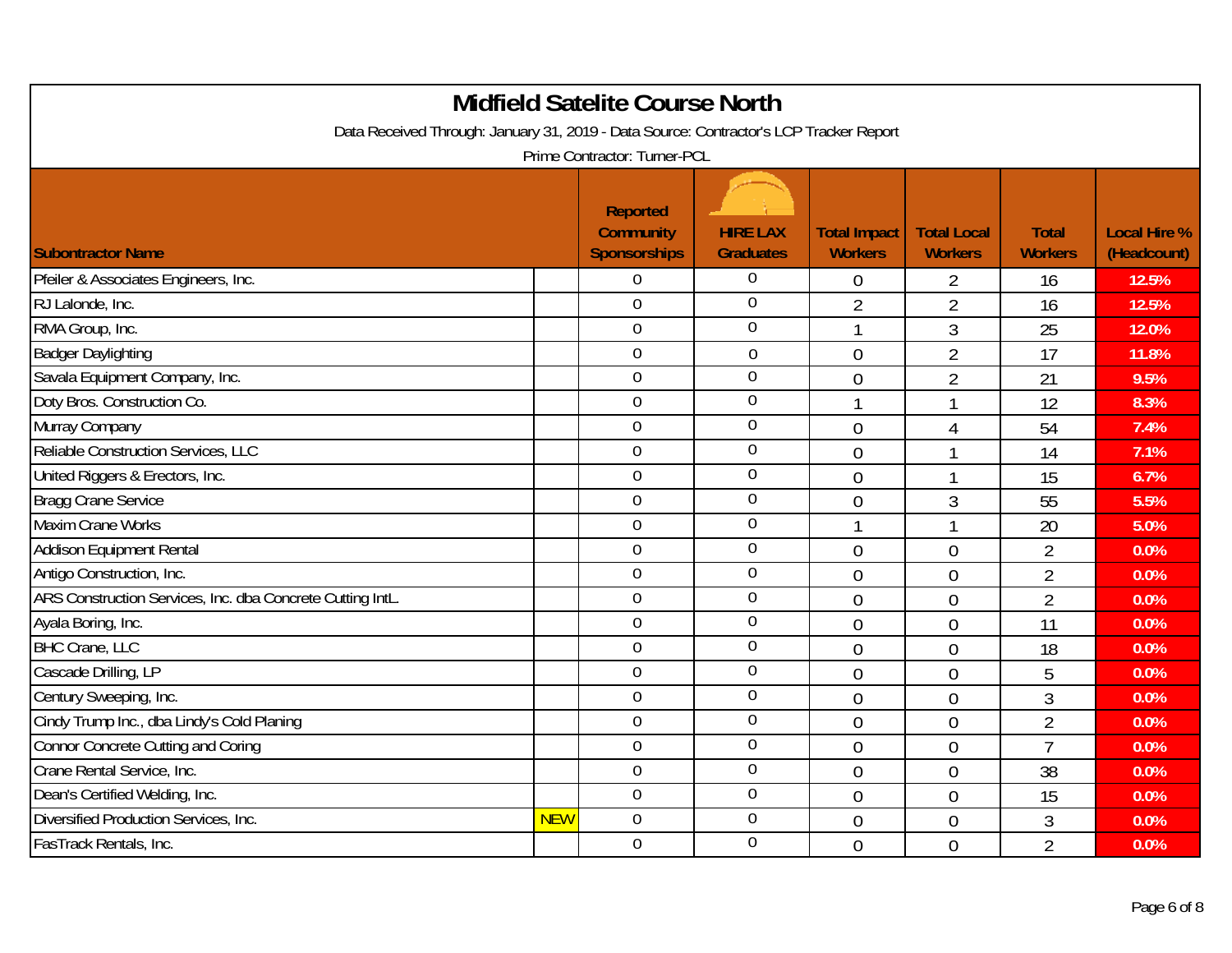| <b>Midfield Satelite Course North</b><br>Data Received Through: January 31, 2019 - Data Source: Contractor's LCP Tracker Report |            |                                                            |                                     |                                       |                                      |                                |                                    |  |
|---------------------------------------------------------------------------------------------------------------------------------|------------|------------------------------------------------------------|-------------------------------------|---------------------------------------|--------------------------------------|--------------------------------|------------------------------------|--|
|                                                                                                                                 |            | Prime Contractor: Turner-PCL                               |                                     |                                       |                                      |                                |                                    |  |
| <b>Subontractor Name</b>                                                                                                        |            | <b>Reported</b><br><b>Community</b><br><b>Sponsorships</b> | <b>HIRE LAX</b><br><b>Graduates</b> | <b>Total Impact</b><br><b>Workers</b> | <b>Total Local</b><br><b>Workers</b> | <b>Total</b><br><b>Workers</b> | <b>Local Hire %</b><br>(Headcount) |  |
| Fine Grade Equipment, Inc.                                                                                                      |            | $\overline{0}$                                             | $\mathbf 0$                         | $\overline{0}$                        | 0                                    | 10                             | 0.0%                               |  |
| G and S Mechanical USA, Inc.                                                                                                    |            | $\mathbf 0$                                                | $\overline{0}$                      | $\overline{0}$                        | $\overline{0}$                       | $\overline{3}$                 | 0.0%                               |  |
| G&F Concrete Cutting, Inc.                                                                                                      |            | $\overline{0}$                                             | $\overline{0}$                      | $\overline{0}$                        | $\overline{0}$                       |                                | 0.0%                               |  |
| Golden State Boring & Pipe Jacking, Inc.                                                                                        |            | $\mathbf 0$                                                | $\overline{0}$                      | $\overline{0}$                        | $\overline{0}$                       | 4                              | 0.0%                               |  |
| <b>Griffin Contract Dewatering, LLC</b>                                                                                         |            | $\boldsymbol{0}$                                           | $\overline{0}$                      | $\overline{0}$                        | $\overline{0}$                       | 5                              | 0.0%                               |  |
| <b>JLM</b> Installation                                                                                                         |            | $\overline{0}$                                             | $\overline{0}$                      | $\overline{0}$                        | $\overline{0}$                       |                                | 0.0%                               |  |
| Karcher Firestopping, Inc.                                                                                                      |            | $\mathbf 0$                                                | 0                                   | $\overline{0}$                        | $\overline{0}$                       |                                | 0.0%                               |  |
| Koppl Pipeline Services, Inc.                                                                                                   |            | $\overline{0}$                                             | $\overline{0}$                      | $\overline{0}$                        | $\overline{0}$                       | $\overline{4}$                 | 0.0%                               |  |
| Matt Chlor, Inc.                                                                                                                |            | $\mathbf 0$                                                | 0                                   | $\overline{0}$                        | $\overline{0}$                       | 3                              | 0.0%                               |  |
| MB Professional Service, Inc.                                                                                                   |            | $\mathbf 0$                                                | $\mathbf 0$                         | $\overline{0}$                        | $\overline{0}$                       | 8                              | 0.0%                               |  |
| Mitsubishi Electric US, Inc.                                                                                                    | <b>NEW</b> | $\mathbf 0$                                                | $\overline{0}$                      | $\overline{0}$                        | $\overline{0}$                       | $\overline{2}$                 | 0.0%                               |  |
| Mr. Crane, Inc.                                                                                                                 |            | $\overline{0}$                                             | $\overline{0}$                      | $\overline{0}$                        | $\overline{0}$                       | 27                             | 0.0%                               |  |
| Newman Backhoe Service, Inc.                                                                                                    |            | $\mathbf 0$                                                | $\overline{0}$                      | $\overline{0}$                        | $\overline{0}$                       | 4                              | 0.0%                               |  |
| <b>Pavement Recycling Systems</b>                                                                                               |            | $\overline{0}$                                             | $\overline{0}$                      | $\overline{0}$                        | $\Omega$                             |                                | 0.0%                               |  |
| PCI                                                                                                                             |            | 9                                                          | 3                                   | $\overline{0}$                        | $\overline{0}$                       | 5                              | 0.0%                               |  |
| PSC Industrial Outsourcing LP                                                                                                   |            | $\boldsymbol{0}$                                           | $\overline{0}$                      | $\overline{0}$                        | $\overline{0}$                       | $\overline{7}$                 | 0.0%                               |  |
| Rouch Rebar, Inc.                                                                                                               |            | $\overline{0}$                                             | $\mathbf 0$                         | $\overline{0}$                        | $\Omega$                             | 5                              | 0.0%                               |  |
| Sign Age Identity Systems, Inc.                                                                                                 |            | $\mathbf 0$                                                | $\overline{0}$                      | $\overline{0}$                        | $\overline{0}$                       | $\overline{4}$                 | 0.0%                               |  |
| Socal Pacific Construction Corp. dba National Coating & Lining Co.                                                              |            | $\mathbf 0$                                                | $\overline{0}$                      | $\overline{0}$                        | $\theta$                             | 5                              | 0.0%                               |  |
| Straight Up Surveying, Inc.                                                                                                     | <b>NEW</b> | $\overline{0}$                                             | $\mathbf 0$                         | $\overline{0}$                        | $\overline{0}$                       | $\overline{2}$                 | 0.0%                               |  |
| The Door Crew, Inc.                                                                                                             |            | $\overline{0}$                                             | $\boldsymbol{0}$                    | $\overline{0}$                        | $\overline{0}$                       | $\overline{2}$                 | 0.0%                               |  |
| Ultra Welding, Inc.                                                                                                             |            | $\boldsymbol{0}$                                           | $\mathbf 0$                         | $\overline{0}$                        | $\overline{0}$                       | 6                              | 0.0%                               |  |
| Warren Collins & Associates, dba Collins Company                                                                                |            | $\overline{0}$                                             | $\mathbf 0$                         | $\overline{0}$                        | $\overline{0}$                       | 4                              | 0.0%                               |  |
| <b>WMB &amp; Associates</b>                                                                                                     |            | $\overline{0}$                                             | $\mathbf 0$                         | $\overline{0}$                        | $\overline{0}$                       | 3                              | 0.0%                               |  |